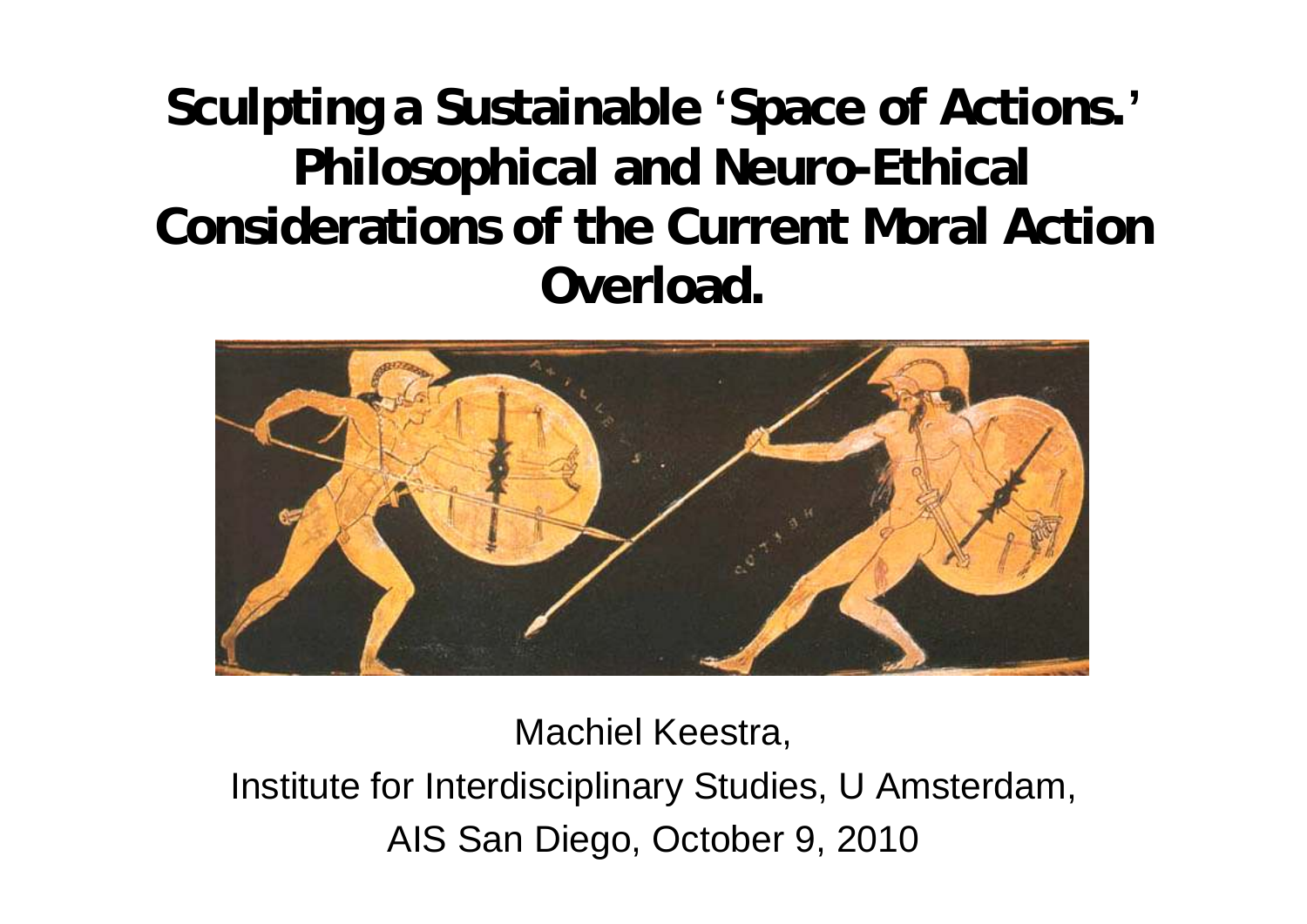### Classic tension: abstract and concrete moral norms

- Plato's Idea of the Good
- Aristotle's concrete & realizable moral good

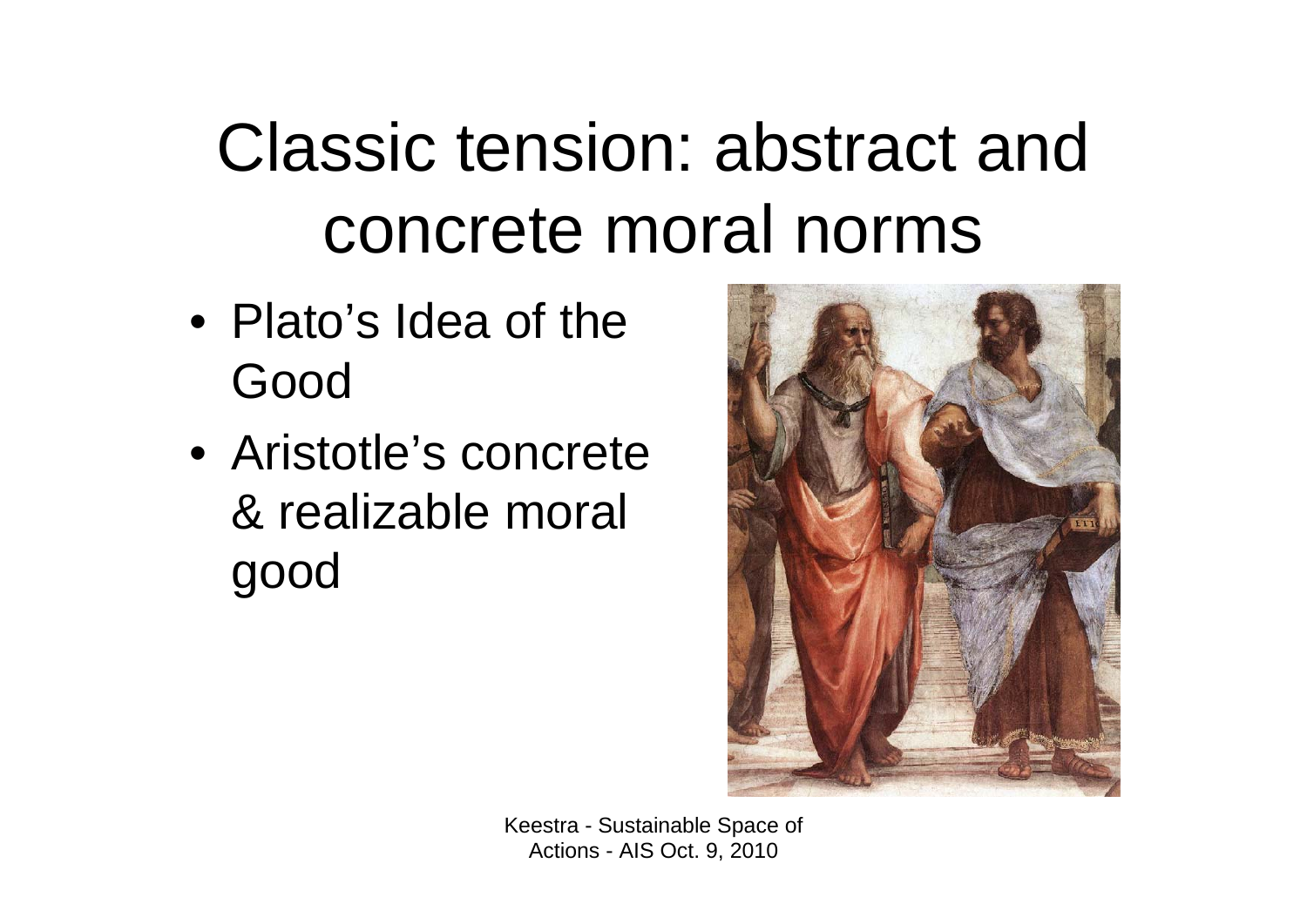### Pluralistic account of virtue

"In order to become good and wise (agathos kai spoudaios) requires three things; these are

- -nature
- -habit

-reason

(physis, ethos, logos)." (Aristotle, Politics 1332 a 38)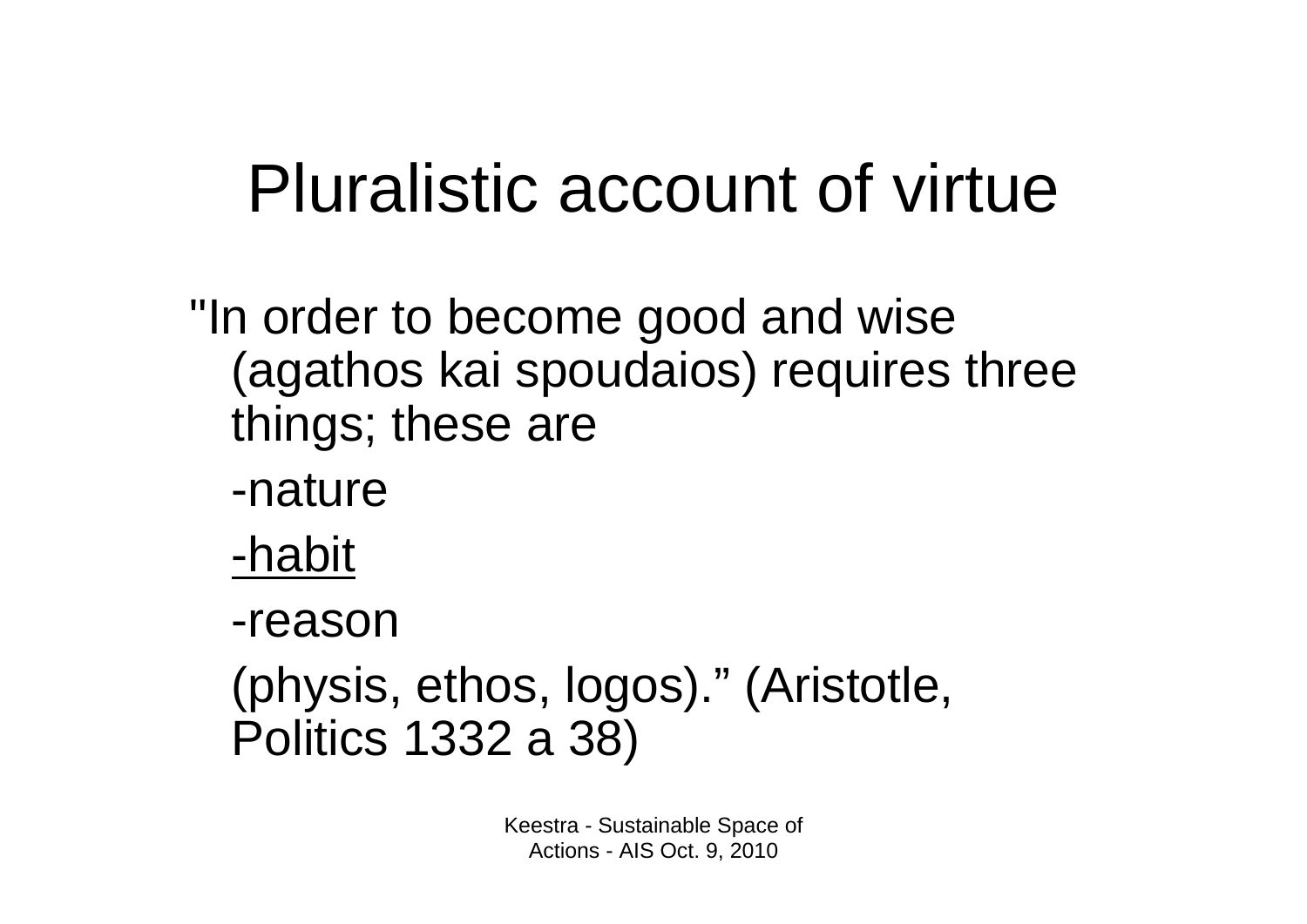### Pluralism yet with coherence

- Requirements of coherence and consistency of actions
- over time
- across a person's thinking & willing

### --> crucial role for moral habits

![](_page_3_Picture_5.jpeg)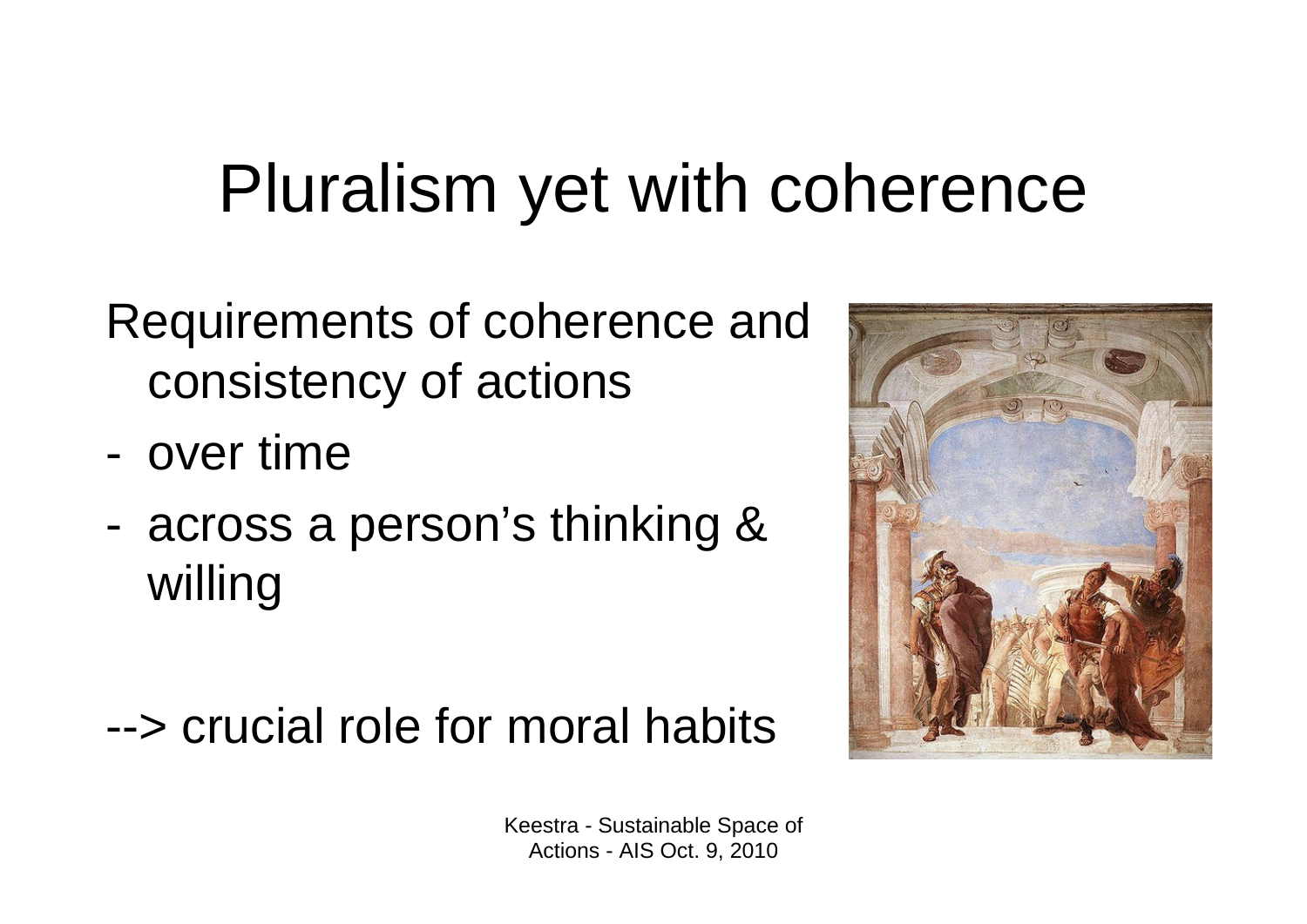# Action planning = "sculpting a space of actions"

Cognitive science perspective:

- Replacing goal-directed actions with stimulus-response actions
- Development of skills
- "action planning is like arming the cognitive system to behave like a reflex machinery" (Hommel, 2006)

![](_page_4_Picture_5.jpeg)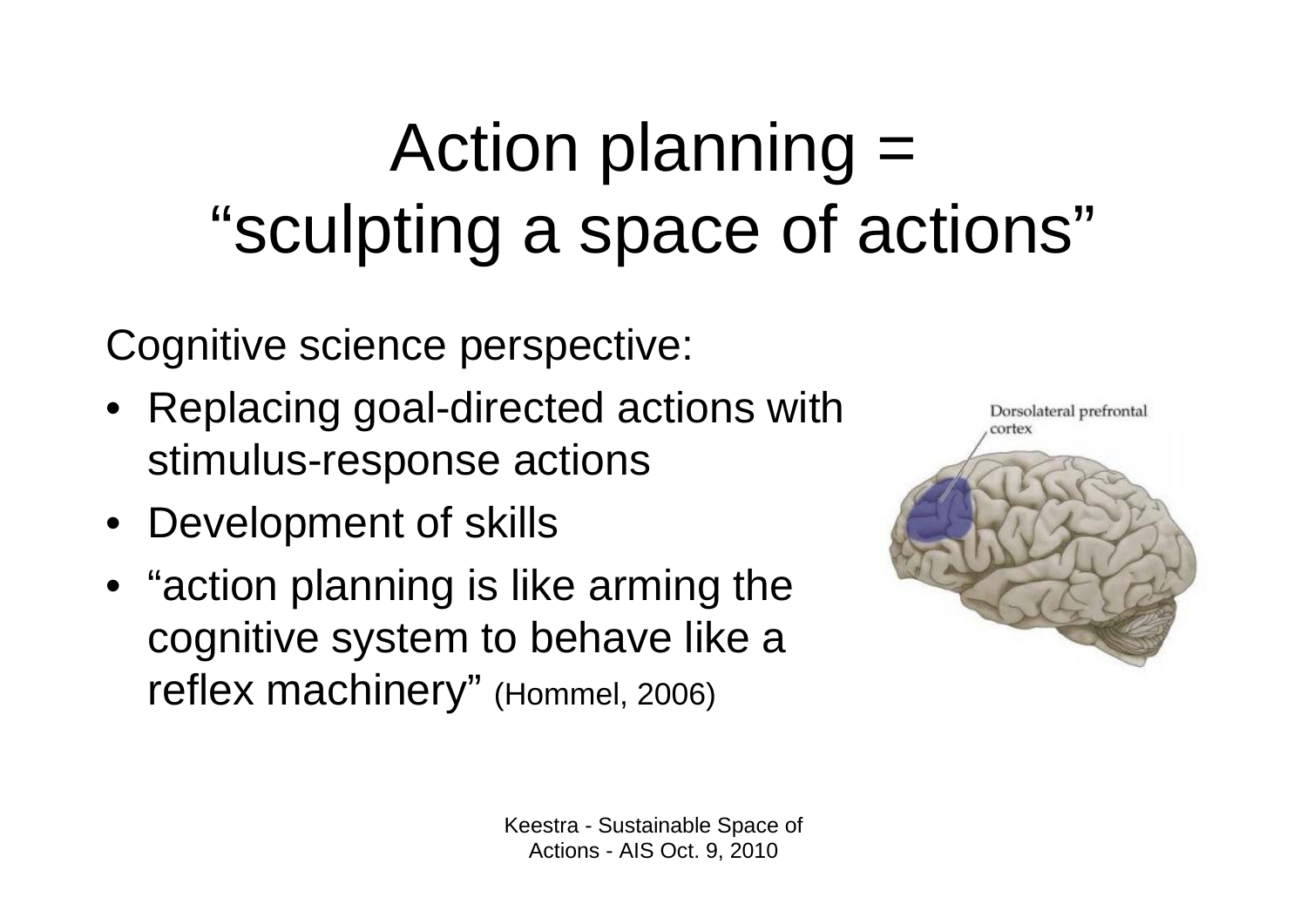### Moral action overload

Enlarged space of action options:

- more potential action participants
- more -technological, instrumental, social- action options
- larger spans of time involved
- Widened scope of action:
- globalization of action consequences
- globalization of involved participants
- enlarged temporal horizon

![](_page_5_Picture_9.jpeg)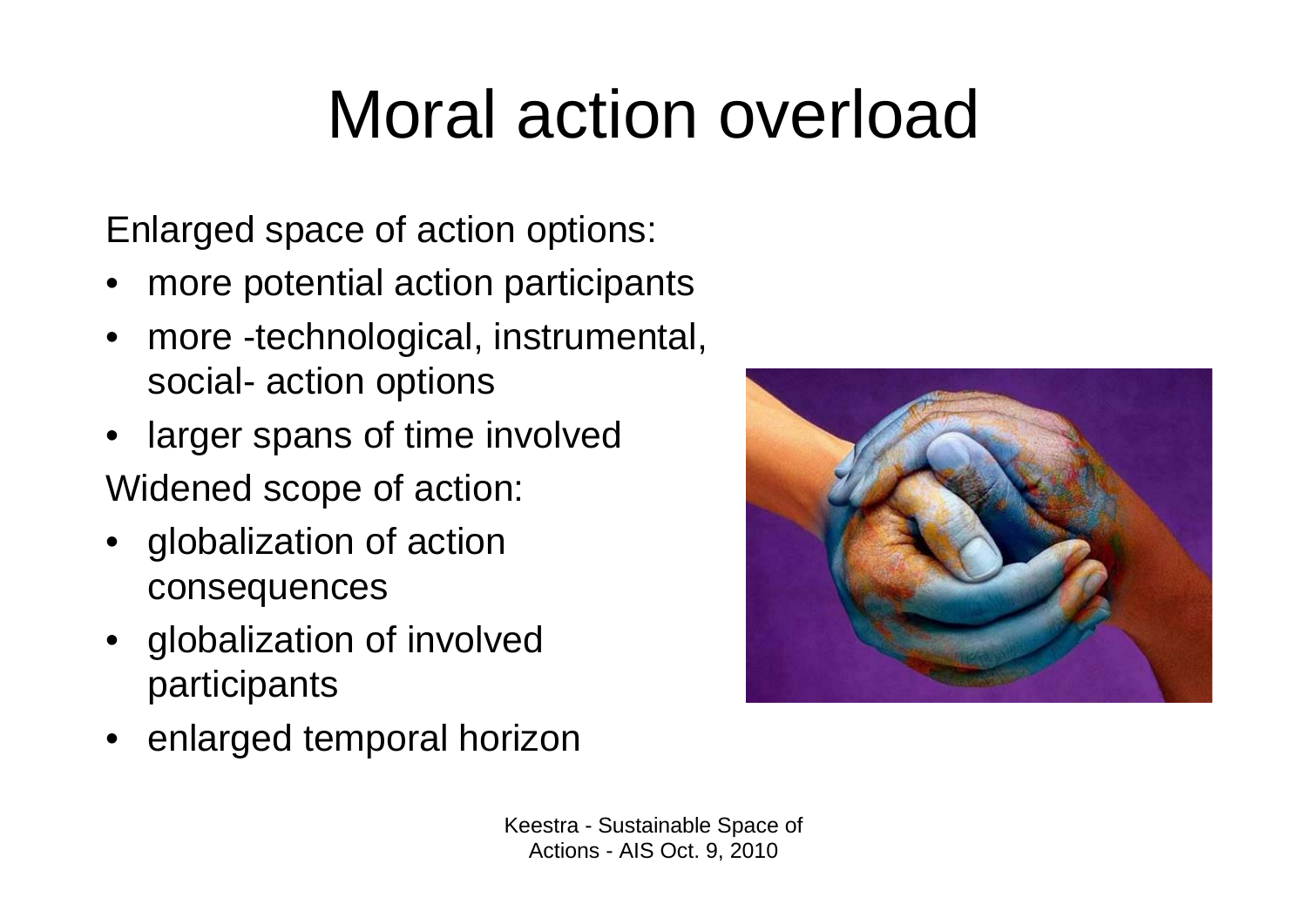# Reduction of complexity via action planning

- Hierarchical account of intentions/desires:
- from desires to volitions and ideals
- increasing consistency & coherency
- supporting social & joint action
- including future situations & generations (Harry Frankfurt; Michael Bratman)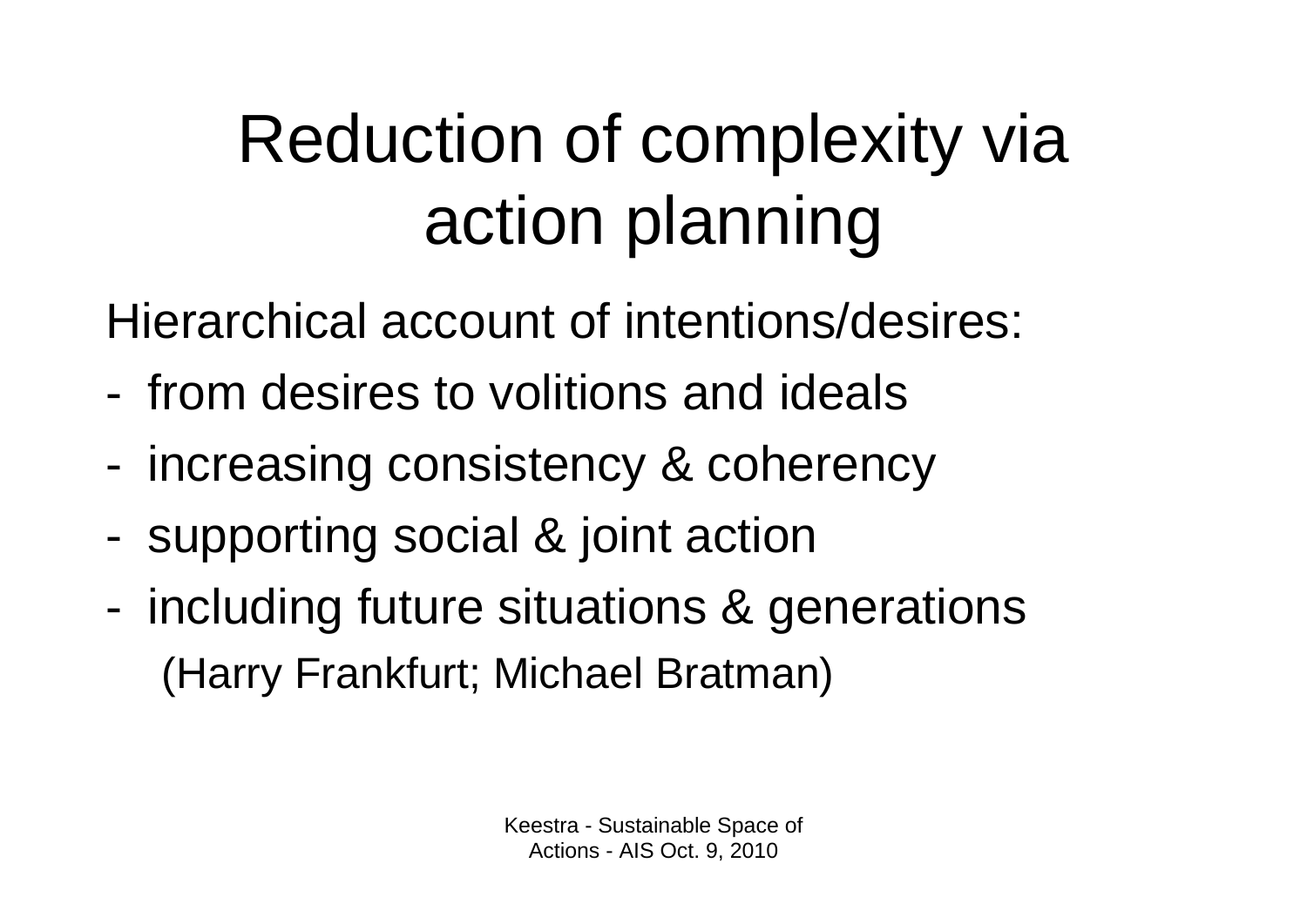### Cognitively anchoring a hierarchy of intentions

![](_page_7_Figure_1.jpeg)

#### Time

(Pacherie, 2008)

Fig. 1. The intentional cascade of D-intentions, P-intentions, and M-intentions.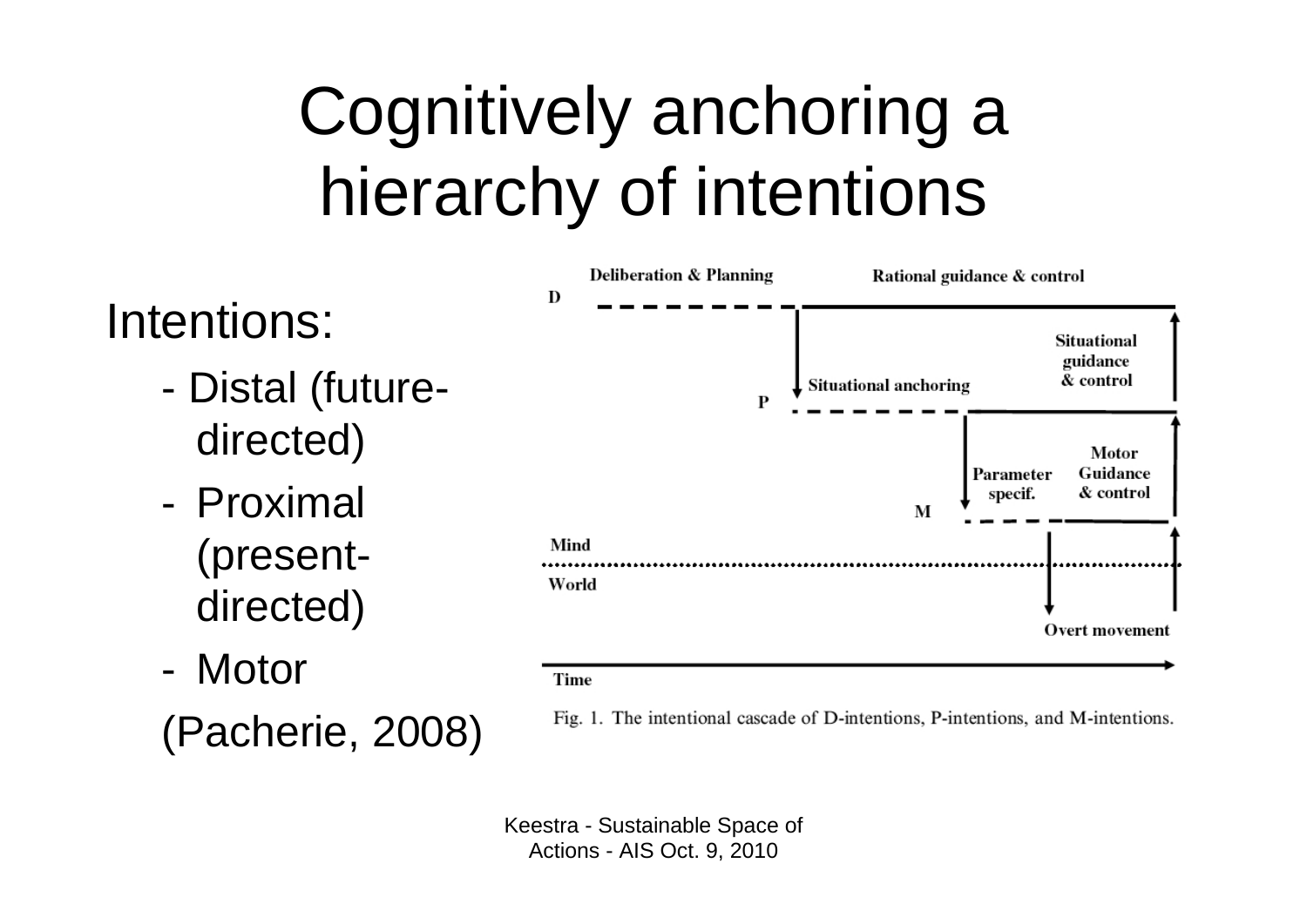# Result of planning: 'Sculpted space of actions'

- Action space, sculpted by influences such as:
- environmental affordances
- motor primings
- motivation state
- intentions

![](_page_8_Figure_6.jpeg)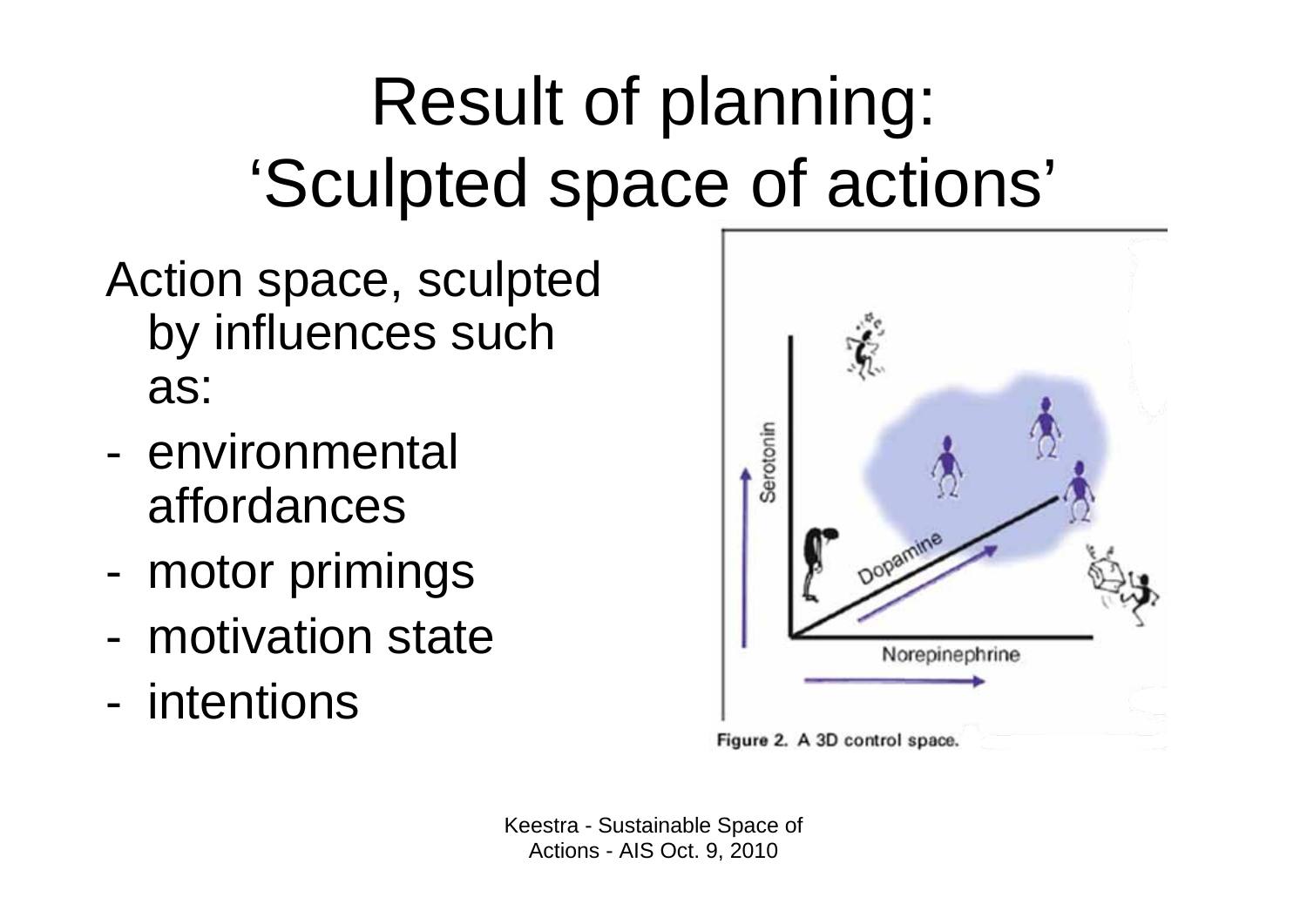### Cognitive challenges posed by moral action overload

- Enlarged space of action options:
- more potential action participants
- more -technological, instrumental, socialaction options
- larger spans of time involved
- Widened scope of action:
- globalization of action consequences
- globalization of involved participants
- enlarged temporal horizon

### **How can this action space be processed, sculpted in a cognitively adequate way?**

![](_page_9_Picture_10.jpeg)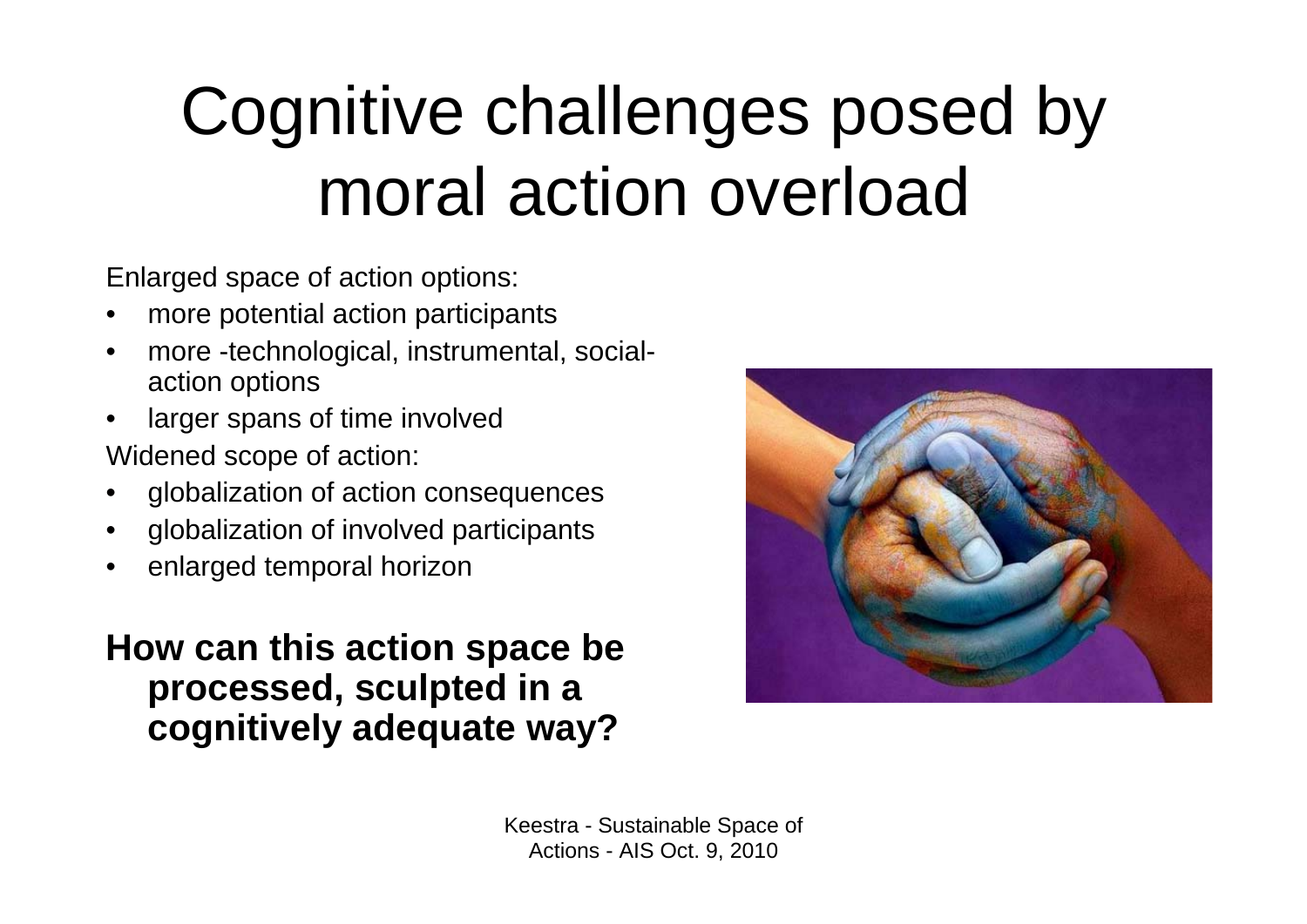### Politics are crucial for a sustainable "space of actions"

- Politics as mediating between neural mechanisms and global responsibilities by:
- Arranging and determining sustainable political choices
- Anchoring distal preferences in proximal actions
- Facilitating the coordination of actions of individuals over time and of social interactions
- Providing the environment with recognizable affordances for action

Keestra - Sustainable Space of Actions - AIS Oct. 9, 2010 (cf. Keestra: "Can neuroscience and political theory merge into a stable 'neuropolitics'? in: "Thinking about the Body Politic", ed. Vander Valk, to appear at Routledge in 2011)